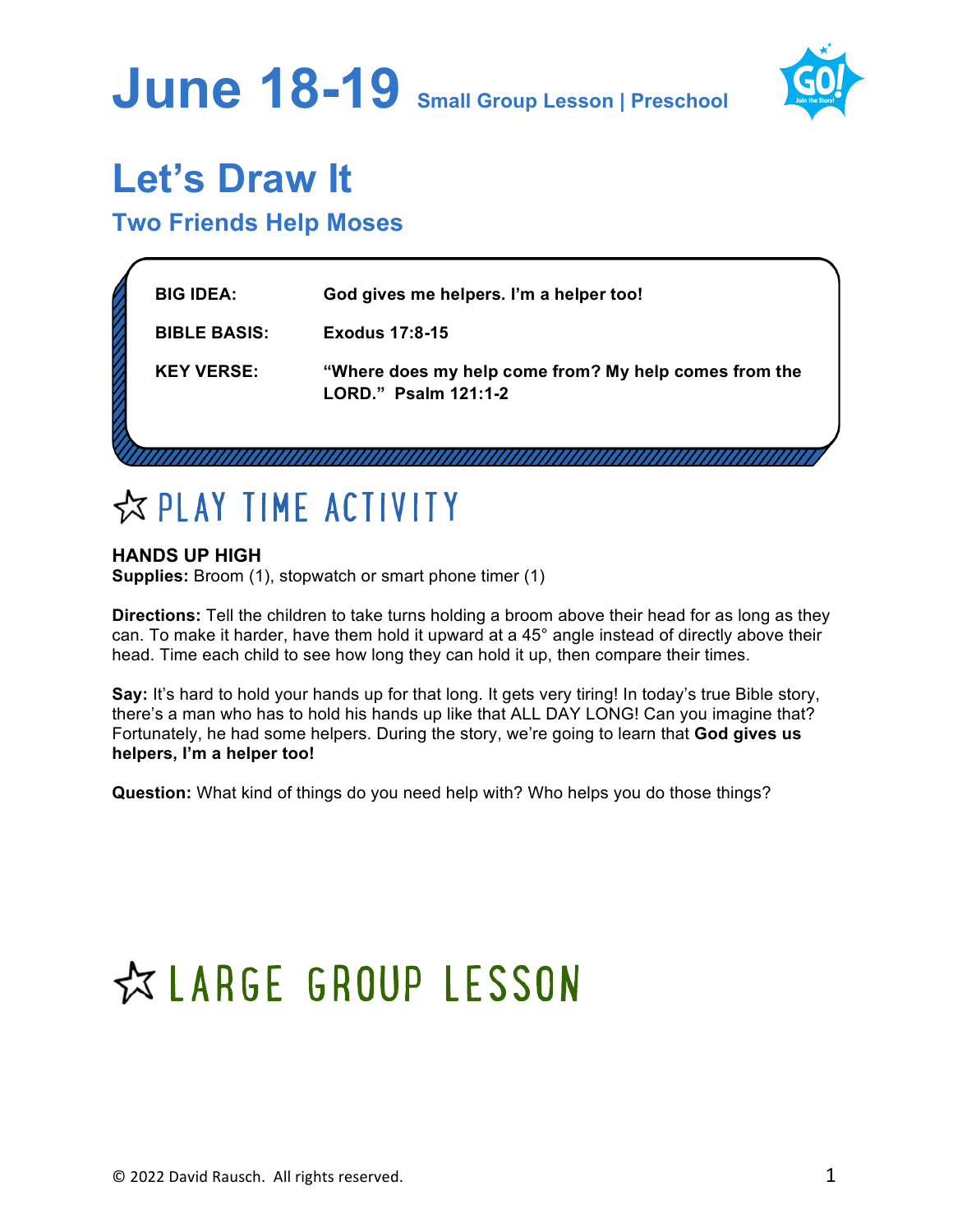# **June 18-19 Small Group Lesson | Preschool**



### ☆ SMALL GROUP ACTIVITIES

### **POWERFUL PLATFORM** (Application Activity)

**Supplies:** Dixie® cups (17 per group), 24" cardboard square (1 per group)

**Directions:** Set a single Dixie® cup upside down on the floor. Have a child step on it and crush it to show how weak the cup is by itself. Next, place 16 cups upside down on the floor in a square (4 cups x 4 cups) and place the cardboard square on top. Help the children take turns carefully standing on top of the Dixie® cup platform. You may want to give them a hand for balance and support. If time allows, let the children experiment with removing a cup at a time to see how many are needed to support their weight.

**Say:** When we stepped on just one cup, what happened? *(Answer: It was crushed.)* When we stepped on all of the cups together, what happened? *(Answer: The cups held us up.)* That reminds us of why God gives us helpers. *(Hold up crushed cup.)* When we're by ourselves, we're not very strong. *(Point to platform.)* But when we're all together and we help each other, we're much more powerful!

**Question:** Who are some of the helpers that God has given you? What do they help you with?

#### **HELPING HANDS** (Application Activity)

**Supplies:** Crumpled paper balls or bean bags (1–2 per group), target (1 per group), roll of tape (1), broom or similar (1 per group)

**Preparation:** Tape the target to a nearby wall. Place a line of tape on the floor approximately six feet from the target.

**Directions:** Choose a child to be Moses. Have Moses stand while holding the broomstick over his head. The other children will take turns being Israelite soldiers and Moses' helpers. One at a time, have the soldiers stand at the line and toss a paper ball or bean bag at the target. If they miss the target, they must go to the back of the line and try again. If they hit the target, they can help Moses hold one of his arms up. Continue playing until every child has hit the target and they're all helping Moses. When finished, have the children take a seat. Ask Moses if it was easier holding the broom up by himself or with help.

**Say:** In our true Bible story for today, Moses had to hold his walking stick above his head all day long. Do you think he could have done that by himself? *(Children answer.)* No way! That's why **God gave him helpers. We can be helpers too!**

**Question:** Who can you be a helper to? How can you help them?

**HOT LAVA** (Bible Memorization Activity) **Supplies: Tape (1 roll)** 

**Preparation:** Create a tape line on the floor in a zig-zag pattern. The line should be about 10 feet long.